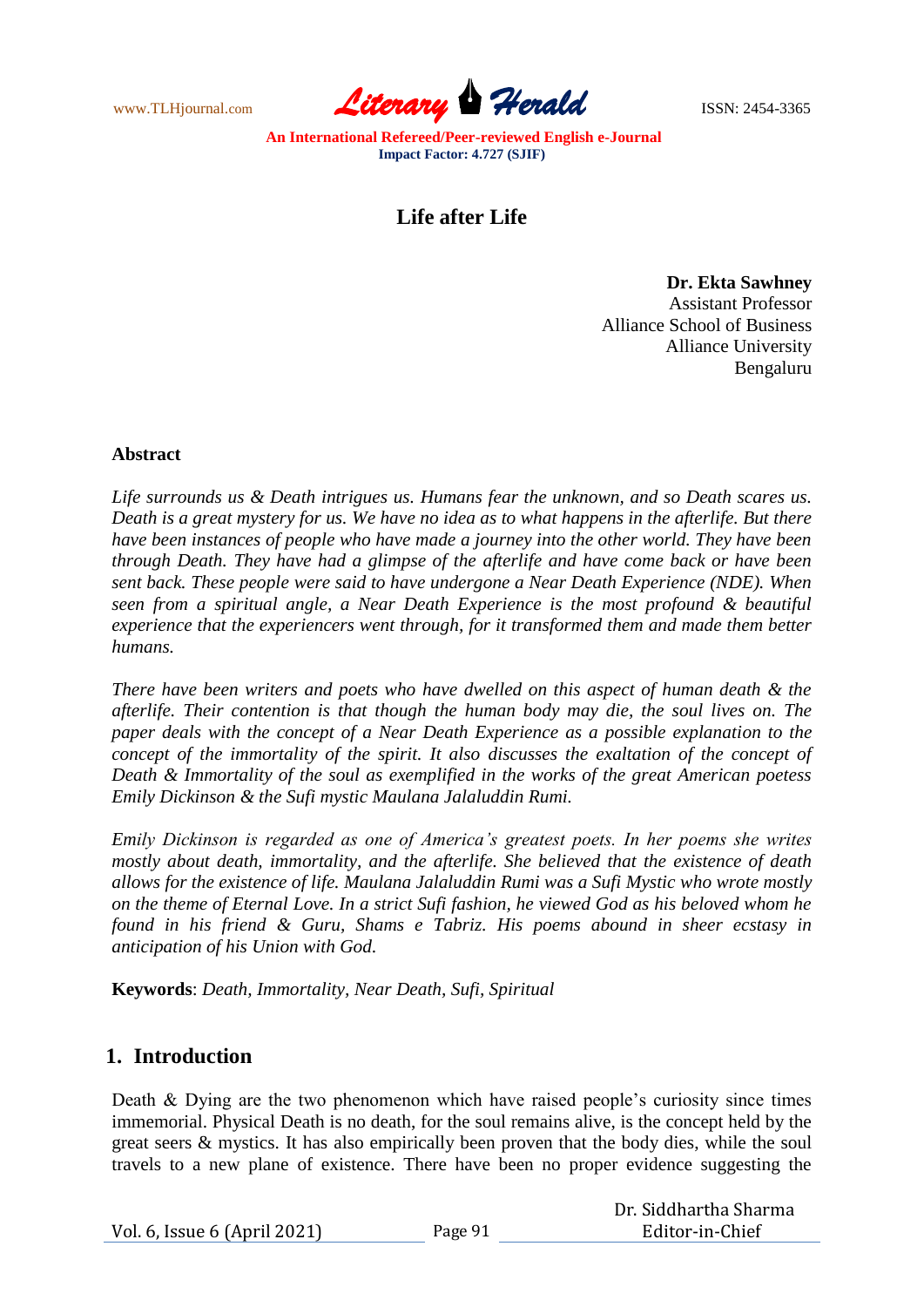www.TLHjournal.com *Literary Herald*ISSN: 2454-3365

existence or the soul or spirit, but there are certain phenomenon which surely speak of an afterlife.

### **2. What is an NDE?**

A *[near-death experience](http://iands.org/about-ndes.html)* (NDE) is one such event that may occur to a person who is close to dying. This experience is a powerful one and often leaves strong imprints on the minds of the experiencer. Because it includes transcendental and mystical elements, an NDE is a powerful event of consciousness.

An NDE may begin with an out-of-body experience (OBE), a state in which a person perceives himself to be separate from his body. Some people even observe themselves suspended in the air and floating near their body. People going through an NDE have reported moving into a dark space, into some sort of tunnel, with a gleam of bright light at the far end. Next, they often reach a fantastic landscape and encounter beings that may be perceived as sacred figures, deceased family members or friends, or unknown entities. A pinpoint of indescribable light may grow to surround the person in brilliant but not painful radiance; unlike physical light, it is not merely visual but is sensed as being an all-loving presence that many people define as the Supreme Being of their religious faith.

The concept of an NDE gained popularity by [Raymond Moody's](http://en.wikipedia.org/wiki/Raymond_Moody) 1975 book *[Life After Life](http://en.wikipedia.org/wiki/Life_After_Life_(book))* and the founding of the [International Association for Near-Death Studies \(IANDS\)](http://en.wikipedia.org/wiki/IANDS) in 1981. His books abound chiefly with the experiences reported by individuals who have been close to dying or who have been pronounced clinically dead and then resuscitated. The experiencers have reported that they were declared dead or were close to death – their vital organs had stopped functioning, but they still came back to life. Some come back after minutes and others come back after a much longer time. In one case a person called Mellon-Thomas Benedict came back to life after being clinically dead for an hour and thirty minutes.

Western literature also has account of an NDE which comes from the famed Greek philosopher Plato who, in the year 380 BC, described such an event in the tenth book of his legendary work entitled [Republic.](http://www.oddee.com/redir.aspx?URL=http%3a%2f%2fwww.amazon.com%2fdp%2f1887250255%2f%3ftag%3doddee-20) Although it is called the "Myth of Er", the word "myth" in this case means "word, speech, account," rather than the modern meaning. The story begins as a man named Er dies in battle. Ten days later, when the bodies of those who died in the battle are collected, Er's body has not decomposed. Two days later he revives on his funeralpyre and tells others of his journey into the afterlife, including an account of reincarnation and the celestial spheres of the astral plane.

Although there are differences in which people perceive and experience an NDE, many similarities have been noticed in the way in which an NDE take place. People have described similar experiences while going through a near death experience. These are: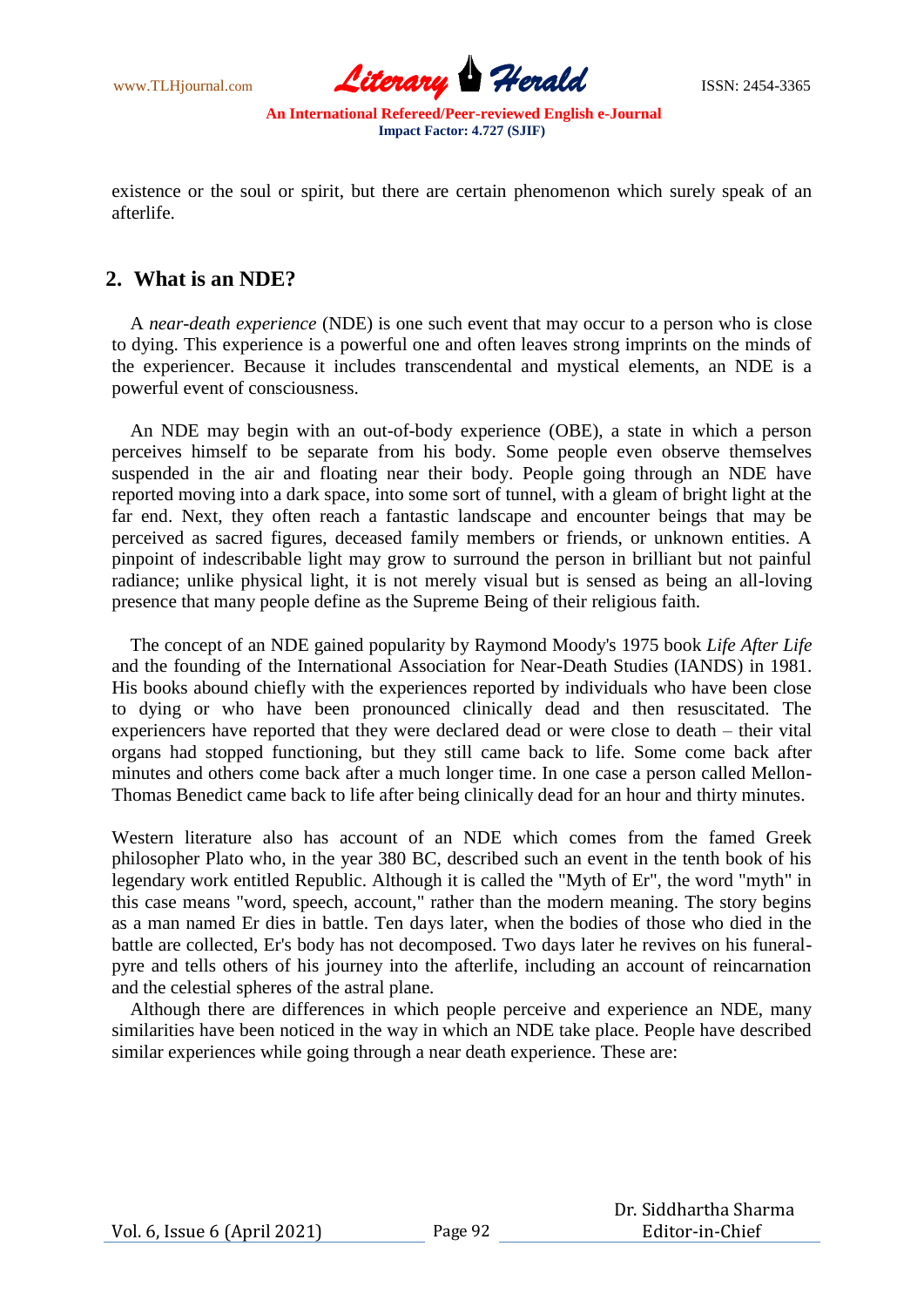

- An out of Body experience of floating above and viewing one"s physical body and the scene of one"s death and overhearing conversations; feelings of peace and quiet; hearing a distant noise.
- $\triangleright$  Leaving the body behind, entering a dark tunnel, moving through a tunnel towards a light at the end of a tunnel.
- $\triangleright$  Meeting dead loved ones-past relatives and friends and witnessing beings of light who console and advice.
- $\triangleright$  Returning to life to complete unfinished work and a deep sadness upon leaving this new dimension (Chakraborty, p25)
- Disappointment on being revived. Often feeling a need to shrink or somehow squeeze to fit back into the physical body. There can be unpleasantness, even anger or tears at the realization they are now back in their bodies and no longer on "The Other Side."

Near Death Experiences are beautiful ways in which we are reminded of the essence of our being. It is a valid proof of the existence of a 'Soul' and an 'Afterlife'. Experiencers have often recounted the feeling of an ineffable "peace" surrounding them when they go through an NDE. Though they are in awe of their surroundings  $\&$  the environment, yet they feel as if they have returned home.

This concept of death and dying has been dignified and epitomised in the works of many artists and poets. Death is seen not merely, as a force which ends life, but which heralds a new beginning. The body dies, but the soul lives on, is the commonly accepted view held by most mystics and seers. Some poets have also elaborated on the concept of death and the near death experiences- the coming back of the soul from death.

Emily Dickinson (1830-1886) was an American poet in whose poetry Death itself is immortalised. The way in which the poetess uplifts the spirit of an individual, makes the soul meet Death and announces the kinship between the two, is at once striking & mesmerising.

Over the years her Death poems have been read with great fervour. Death has been given a royal position in her poetry. It is seen as a liberating force which unites the person with the divine and makes him immortal. One of these poems is No., 118, "Tie the Strings to my Life My Lord." In this poem, Emily depicts a person who is ready to go on a long journey, the journey towards eternity. She asks God to tie and close the strings of her life that she has just lived because now, she is moving towards the afterlife, towards infinity.

Tie the Strings to my Life, My Lord, Then, I am ready to go! Just a look at the Horses Rapid! That will do!

Put me in on the firmest side So I shall never fall For we must ride to the Judgment And it's partly, down Hill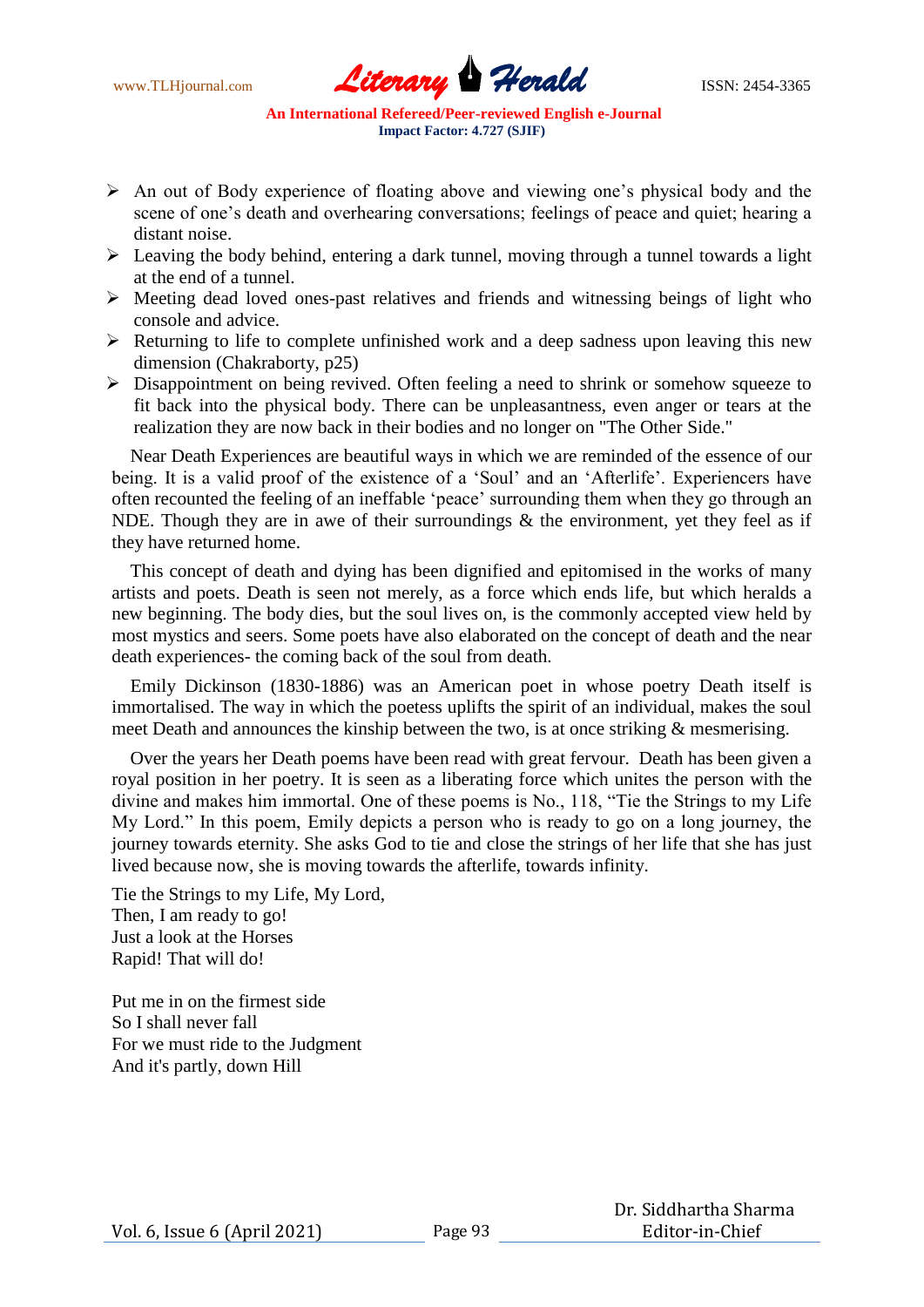www.TLHjournal.com **Literary Herald** ISSN: 2454-3365

Emily says that she doesn"t mind that the road to eternity is steep, because going there was her choice & also the will of her Master (God)

But never I mind the steepest And never I mind the Sea Held fast in Everlasting Race By my own Choice, and Thee

Emily is shown to be very excited on thinking of the afterlife. She bids farewell to her earthly life and moves excitedly towards her forever home.

Goodbye to the Life I used to live And the World I used to know And kiss the Hills, for me, just once Then -- I am ready to go!

"On this wondrous sea - sailing silently" depicts the poetess sailing on a boat & moving towards Eternity In the first stanza, Emily seems to call on the sailor and ask him the way to the shore, a place where all the storms & tribulations come to an end. The Sailor replies in the affirmative and says that there are many sails (meaning "souls") resting at the Western shore. It is the land of Eternal rest.

On this wondrous sea - sailing silently - Ho! Pilot! Ho! Knowest thou the shore Where no breakers roar - Where the storm is o'er?

In the silent West Many - the sails at rest - The anchors fast. Thither I pilot thee - Land! Ho! Eternty! Ashore at last!

A Poem where the soul is visualised to be very blissful on meeting with the Divine is Emily Dickinson"s "Exultation is the going".

Exultation is the going Of an inland soul to sea, Past the houses Past the headlands Into deep Eternity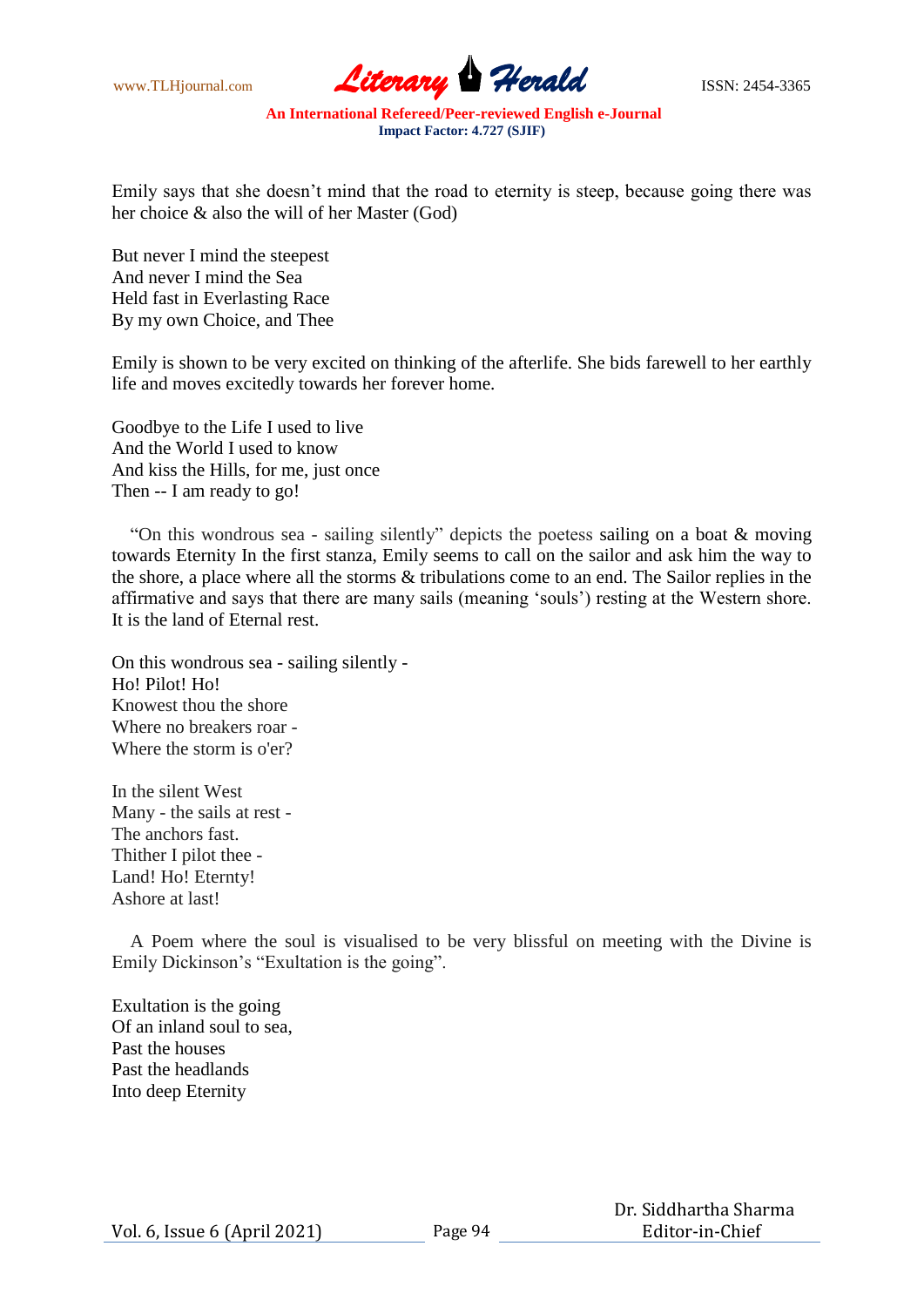www.TLHjournal.com **Literary Herald ISSN: 2454-3365** 

Here, Emily stresses that the soul will go past the known houses and headlands into unknown territories, the same way as the soul moves through the tunnel in a near death experience.

Bred as we, among the mountains, Can the sailor understand The divine intoxication Of the first league out from Land?

The soul is "intoxicated", it is in deep bliss in anticipation of meeting with the infinite.

In many faiths Death is seen as a new birth, as the soul regains a new identity and is united with the eternal beloved. Sufism is a way of life in which a deeper identity is discovered and lived. This deeper identity, beyond the already known personality, is in harmony with all that exists. This deeper identity, or essential self, has abilities of awareness, action, creativity and love that are far beyond the abilities of the superficial personality. Eventually it is understood that these abilities belong to a greater life and being which, we individualize in our own unique way while never being separate from it.

Sufism is not a doctrine or a belief than an experience and way of life. It is a tradition of enlightenment that carries the essential truth forward through time. The truth of Sufism requires reformulation and fresh expression in every age.

Jalaluddin Rumi (1207 AD- 1273 AD) was a Persian poet, Sufi mystic & a *dervish*. His poems are known for their depiction of Love for the cosmic beloved, the Creator. Rumi regards Death not as the end but as a rejoicing and joyful occasion because it lets us join with our beloved, it lets one merge with the infinite and merge one"s identity with the eternal, everlasting peace.

This blissful meeting with the beloved  $&$  faith in the afterlife is aptly described in the poem "The Wedding Night", where Rumi expresses hope in death because it means meeting with his lover and uniting with the beloved. Death is not to be feared, rather, it should be celebrated because it signifies freedom.

The day I've died, my pall is moving on - But do not think my heart is still on earth! Don't weep and pity me: "Oh woe, how awful!" You fall in devil's snare - woe, that is awful! Don't cry "Woe, parted!" at my burial - For me this is the time of joyful meeting! Don't say "Farewell!" when I'm put in the grave - A curtain is it for eternal bliss. You saw "descending" - now look at the rising! Is setting dangerous for sun and moon?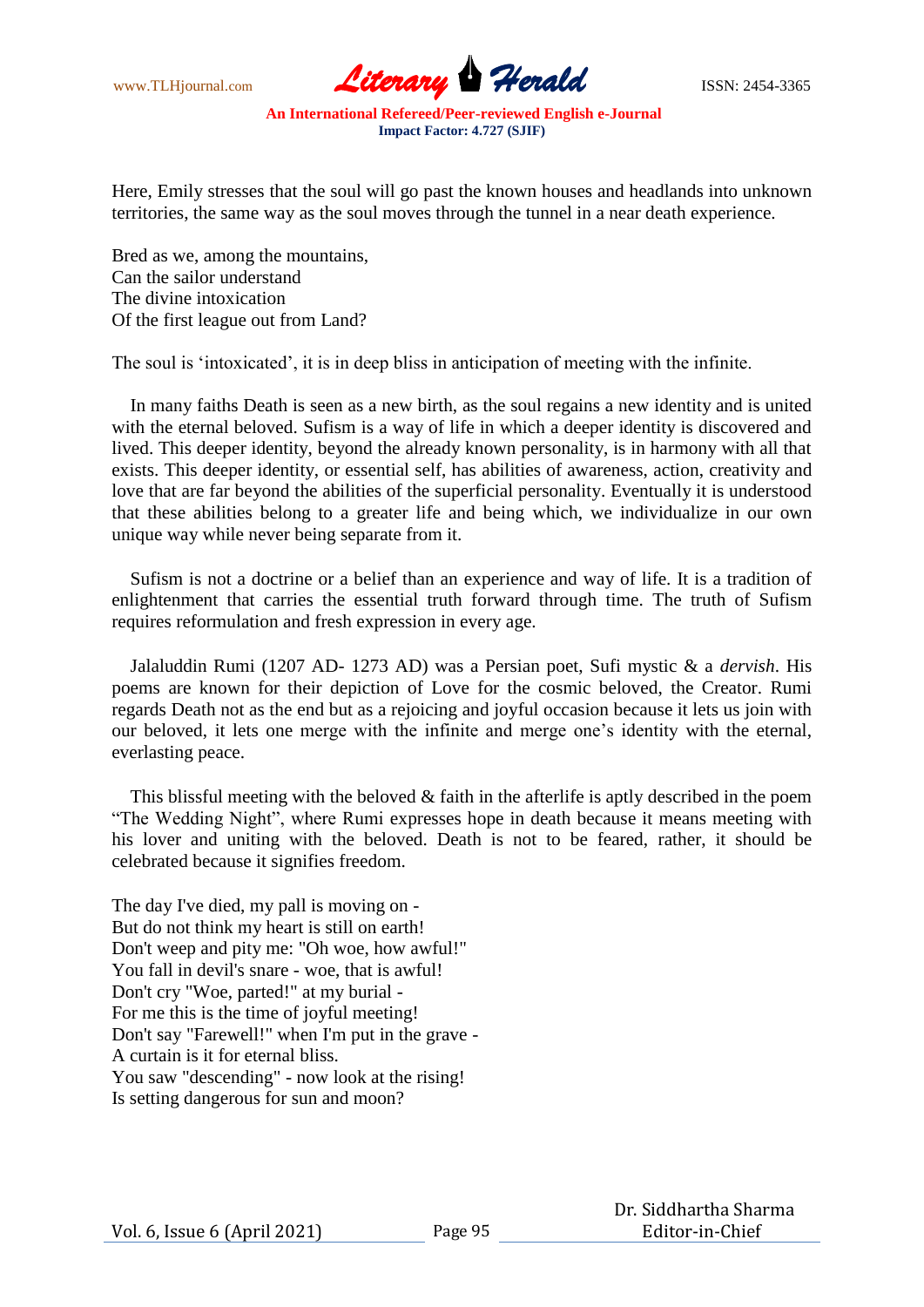

To you it looks like setting, but it's rising; The coffin seems a jail, yet it means freedom. Which seed fell in the earth that did not grow there? Why do you doubt the fate of human seed? What bucket came not filled from out the cistern? Why should the Yusaf "Soul" then fear this well? Close here your mouth and open it on that side. So that your hymns may sound in Where-no-place.

The phenomenon of Death is seen both as an inescapable reality  $\&$  as a redeemer as it redeems a person from the sufferings of the living world. The afterlife is exalted & praised again in the poem "Gone to the Unseen".

At last you have departed and gone to the Unseen. What marvelous route did you take from this world?

Beating your wings and feathers, you broke free from this cage. Rising up to the sky you attained the world of the soul. You were a prized falcon trapped by an Old Woman. Then you heard the drummer's call and flew beyond space and time.

The meeting with God, the divine beloved, is beautifully described as entering a garden of roses,

As a lovesick nightingale, you flew among the owls. Then came the scent of the rosegarden and you flew off to meet the Rose. The wine of this fleeting world caused your head to ache. Finally you joined the tavern of Eternity. Like an arrow, you sped from the bow and went straight for the bull's eye of bliss.

This phantom world gave you false signs But you turned from the illusion and journeyed to the land of truth.

You are now the Sun what need have you for a crown? You have vanished from this world what need have you to tie your robe?